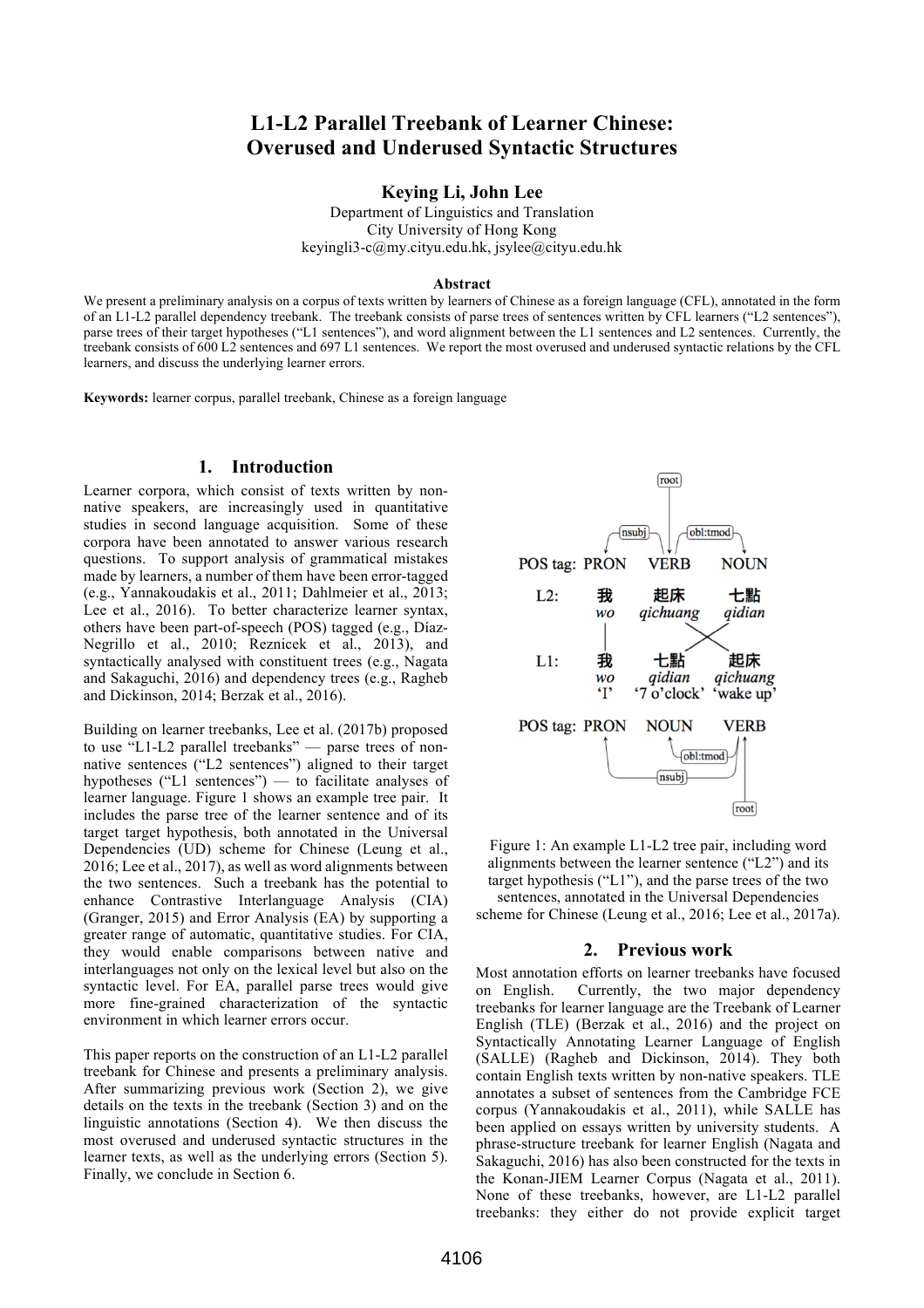hypotheses (Ragheb and Dickinson, 2014; Nagata and Sakaguchi, 2016), or have not yet provided parse trees for the target hypotheses (Berzak et al., 2016).

As interest grows in learning Chinese as a foreign language (CFL), a number of large CFL corpora have been compiled and annotated (e.g., Zhang, 2009; Wang et al., 2015; Lee et al., 2016). Lee et al. (2017a) reported the first attempts to perform dependency annotation on CFL texts.

Lee et al. (2017b) described a case study on a small-scale L1-L2 parallel treebank, to gauge the potential of using search queries on the treebank as dynamically defined error categories. Errors are typically marked in a learner corpus with error tags, each of labels a problematic text span with an error category, and sometimes provides a corrected version of the text span (Yannakoudakis et al., 2011; Dahlmeier et al., 2013). From an L1-L2 parallel treebank, a researcher can retrieve sentences that exhibit a particular kind of error with a search query that consists of the desired tree patterns with word or node alignments. The case study used such queries to identify various kinds of word-order errors in CFL texts, and argued that they can supplement error tagsets by giving researchers more flexibility and precision in error definition (Lee et al., 2017b).

### **3. Textual material**

The treebank contains sentences written by students of Chinese as a foreign language (CFL), as well as the target hypotheses of these sentences.

### **3.1 Learner sentences**

The texts in our corpus have been collected from CFL learners of Chinese at Xi'an Normal University, China. There are a total of 22 learners, at both intermediate and advanced levels, with 5 different native language backgrounds: Korean, Russian, Turkish, Arabic and English. To protect their privacy, we anonymized their data but retained information on their gender, number of years of CFL studies, and native language.

The students received Chinese-language classes two to three times per month at the university. These classes offered detailed instructions on writing skills, e.g., thematic exercises and trainings in aspects of diction, punctuation, sentence, together with understandings of different logic connections under various native language backgrounds. After class, students were required to submit narratives, with diverse topics such as "The most memorable trip", "Experience of cultural differences", "My family members", etc. Based on scanned copies of their essays, we manually transcribed them in digital format. So far, we have collected a total of 27 essays, which consist of 600 sentences.

### **3.2 Target hypotheses**

It is well known that there can be multiple target hypotheses for each learner sentence (Reznicek et al., 2013). One can focus on "minimal edits", which aim to make the sentence grammatically correct with the shortest edit distance; one can also perform "fluency edits", as advocated by Sakaguchi et al. (2016), which aim to make the sentence not only grammatical correct but also native-like, often

involve rewriting the sentence as a whole. Even when performing the same kind of edits, individual annotators may come up with multiple valid target hypotheses.

For our treebank, a native speaker of Mandarin Chinese performed corrections on the 600 L2 sentences to produce a "minimal edit" target hypothesis for each sentence. An L2 sentence may be split up, or several L2 sentences may be combined. There are a total of 697 L1 sentences (target hypotheses) in the treebank. In future work, we plan to include "minimal edit" target hypotheses from other annotators, as well as "fluency edit" hypotheses, and study how multiple hypotheses affects interlanguage analysis.

### **4. Dependency annotation**

Our learner corpus is annotated in the form of an L1-L2 parallel dependency treebank. The treebank consists of sentences written by CFL learners ("L2 sentences"); their target hypothesis ("L1 sentences"); the parse trees of the L1 and L2 sentences; and word alignment between the L1 sentences and L2 sentences. Figure 1 shows an example of a tree pair in our treebank.

We performed manual word segmentation, POS tagging, and dependency annotations on all sentences. Both the L1 and L2 sentences were annotated in the Universal Dependencies (UD) framework (Nivre et al., 2016). We have chosen to adopt the UD framework because of the large variety of languages for which UD treebanks exist, which can potentially facilitate contrastive analysis. Consider an investigation on the transfer hypothesis in texts written by CFL learners whose native language is X. One can examine differences in the aligned L1-L2 sentences within the portion of the treebank produced by native speakers of X. One can then further evaluate the extent to which UD treebanks of language X and of Chinese, ideally with comparable text types and topics, exhibit similar differences in linguistic properties.

For the annotation of L1 sentences, we followed the UD guidelines for Chinese (Leung et al., 2016). For the annotation of L2 sentences, we adapted the UD guidelines to take interlanguage characteristics into account (Lee et al., 2017a). Similar to current treebanks for learner English (Section 2), our guidelines adhere to the principle of "literal annotation", which asks annotators to perform syntactic analysis "as if the sentence were as syntactically wellformed as it can be, possibly ignoring meaning" (Ragheb and Dickinson, 2014). Dependency analysis on learner sentences can be challenging. According to a study on inter-annotator agreement (Lee et al., 2017a), the overall agreement can reach 94.0% for POS tags and 82.8% for labelled attachment. The agreement rate was lower within text spans that contain learner errors, dropping to 91.0% for POS tags and 75.1% for labelled attachment.

### **5. Overuse and underuse analysis**

We would like to identify the grammatical structures with which the CFL learners in our corpus experienced the most difficulty. We applied the log-likelihood statistic (Rayson,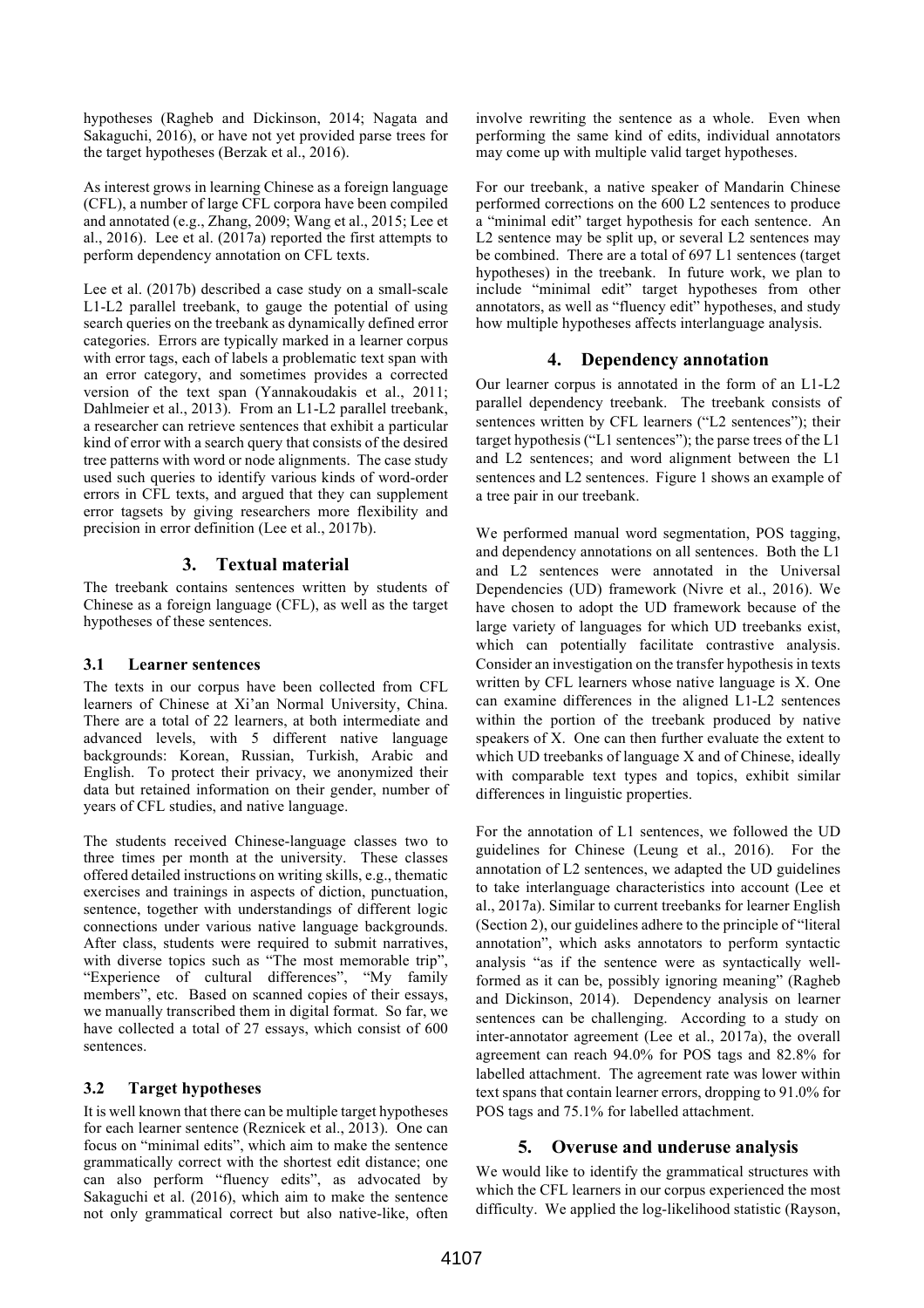2008) to find the dependency relations that are most overused or underused among the L2 sentences (learner sentences), with respect to the L1 sentences (target hypotheses).

Table 1 shows the four syntactic relations, in the same Universal Dependencies (UD) scheme for Chinese (Leung et al., 2016; Lee et al., 2017a), that exhibit the most significant deviations in the learner sentences. The most underused dependency relation is mark:adv, which corresponds to the adverbializer. The most overused ones ones are parataxis, discourse:sp, and compound:dir, which correspond to parataxis, sentence-final particles and directional verb compounds. We now discuss the learner errors underlying these overuse and underuse phenomena.

| Linguistic       | UD              | LL.          | L <sub>2</sub> | L1   |
|------------------|-----------------|--------------|----------------|------|
| <b>Structure</b> | <b>Relation</b> | <b>Score</b> | Freq           | Freq |
| Adverbalizer     | mark:adv        | 4.38         | 31             | 50   |
| Parataxis        | parataxis       | 2.76         | 259            | 224  |
| Sentence-        | discourse       | 17           | 151            | 130  |
| final particles  | $:$ Sp          |              |                |      |
| Directional      | compound:       | 1.02         | 37             | 29   |
| verb             | dir             |              |                |      |
| compound         |                 |              |                |      |

Table 1: Linguistic structures that are most overused and underused by learners, shown with their corresponding relations in Universal Dependencies (UD) and loglikelihood (LL) scores

### **5.1 Parataxis**

Many learner sentences are written in a colloquial style, with multiple clauses placed side-by-side without any linking words between them. Although each clause is syntactically well-formed, the overall result is a run-on sentence. Consider the sentence in Table 2. Its first two clauses, headed by *kan* 'see' and *chuxian* 'appear', are linked with the relation parataxis(*kan*, *chuxian*).

A target hypothesis for a run-on sentence may sometimes be constructed by inserting appropriate conjunctions, but when the clauses are related only in a discursive way, the sentence may need to be split into several smaller, independent sentences. As shown in Table 2, the parataxis relations are thus replaced with root. Due to the abundant number of run-on sentences, the parataxis relation turned out to be the most overused one in our treebank. This phenomenon is also reflected in the higher number of L1 sentences (697 sentences) compared to L2 sentences (600 sentences).

# **5.2 Sentence-final particles**

In Chinese, sentence-final particles, such as *le* 了, *de* 的, and *ba* 吧, can be placed at the end of clauses or sentences. They have a wide range of functions, such as modifying the modality, and expressing discourse and pragmatic information. In our UD scheme, it is annotated as a child (modifier) of the main predicate in a discourse:sp relation. As shown in Table 1, discourse:sp is among the most overused relations in the treebank, which suggests that errors related to the use of sentence-final particles is a frequent error type in learner Chinese text.

Among the various sentence-final particles, *le* is most overused. Table 3 shows an example sentence with an unnecessary *le*, and hence a superfluous relation discourse:sp(*gandong* 感动 'moved', *le* 了). In general, *le* should not be used in a simple assertion of a past event that did not involve a change of state (Li and Thompson, 1989).

The overuse of sentence-final particles appears to correlate with the native language. Native speakers of Korean, for example, overuse *le* more often than native speakers of English. This may be explained by the fact that Korean, similar to Chinese, uses sentence-final particles to mark clause types (Pak, 2006), while English does not. This finding also corresponds to a study of two CFL learners' acquisition of *le* (Sun, 1993).

Overuse of the discourse:sp relation is also in part due to the confusion between *le* as a sentence-final particle and *le* as an aspect marker. Though they share the same form, they function differently and appear at different positions. A verb typically occurs with the aspect marker *le* if the direct object is definite (Li and Thompson, 1989). Learners sometimes place it by mistake at the end of the sentence, such as in the sentence \**yisheng gei wo kai yiping shenjinganyao le* 医生给我开一瓶神经安药了 'The doctor gave me some drugs for the nervous system'. It is annotated as a sentence-final particle, producing a superfluous discourse:sp relation.

Despite its overall trend of overuse, learner usage of *le* exhibits much variation. There are also many cases of omission, for example when the predicate is an Accomplishment or an Achievement verb. In such cases, *le* is required to present the resultative state after the attainment of the goal, such as in the sentence *women likai de shijian dao le* (我们离开的时间到了) 'Our time to leave has come'. Failure to use *le* in this context is also a rather common error in our data.

# **5.3 Directional verb compound**

A directional verb compound is frequently used to express motion events, and is a typological feature of Chinese as a serial-verb language (Peyraube, 2006). The compound consists of at least two verbs, where the second verb is a the directional or deictic motion verb. Consider a sentence such as *ta pa shang le dingfeng* 他爬上了顶峰 'he climbed up to the peak'. In the two-verb series *pa* 'climb' and *shang* 'up', the second verb *shang* serves as a deictic motion verb. The UD scheme marks this type of compound with the relation compound:dir(*pa*, *shang*). As shown in Table 1, compound:dir is one of the more overused relations, indicating that unnecessary use of directional verbs is a significant learner error.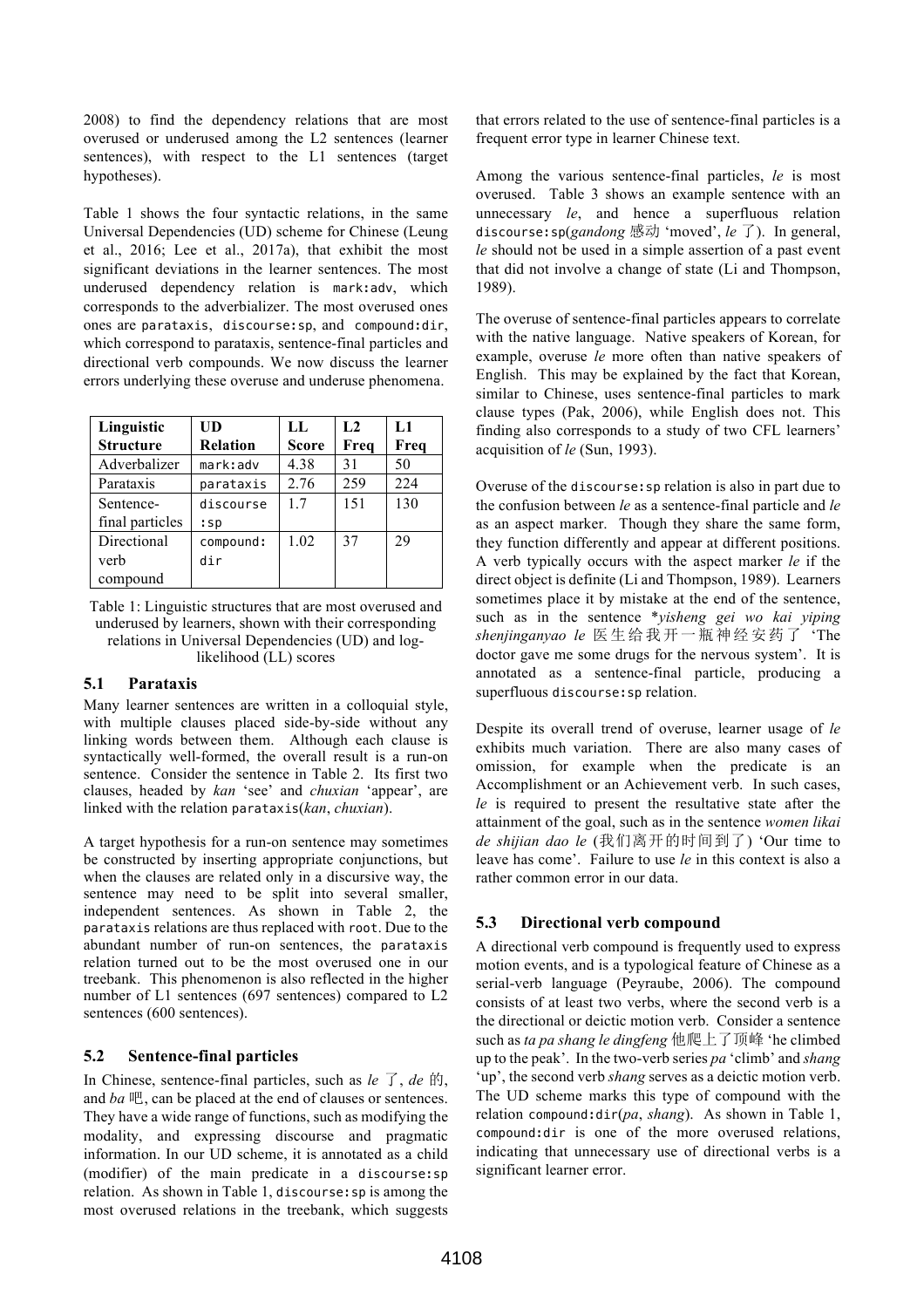L2: ... \*偶然看到微信有一个功能是附近的人, 我 按了以后附近的人中出现了他的微信号,我申请 加了他 …

… \**ouran kan dao weixin you yi ge gongneng shi fujin de ren, wo an le yihou fujin de ren zhong chuxian le ta de weixin hao, wo shenqing jia le ta, …*

'By chance I saw a feature in WeChat called "People Nearby", after I clicked the button his number appeared among the people nearby, I sent him a friend invite, …'

parataxis(*kan* 看 'see', *chuxian* 出现 'appear')

L1: … 偶然看到微信有一个功能是附近的人。我按 了以后,附近的人中出现了他的微信号。我申请 加了他 …

… *ouran kan dao weixin you yi ge gongneng shi fujin de ren. wo an le yihou fujin de ren zhong chuxian le ta de weixin hao. wo shenqing jia le ta, …*

'By chance I saw a feature in WeChat called "People Nearby". After I clicked the button, his number appeared among the people nearby. I sent him a friend invite, …'

root(*kan* 看 'see') root(*chuxian* 出现 'appear')

Table 2. Example of L1 and L2 sentences illustrating overuse of the parataxis relation (see Section 5.1).

L2: \*但我去"麦加"朝觐时我很感动了

\**dan wo qu "maijia" chaojin shi wo hen gandong le*.

'But when I went on pilgrimage to Mecca, I was very moved.'

discourse:sp(*gandong* 感动 'moved', *le* 了)

L1: 但我去"麦加"朝觐时我很感动

'But when I went on pilgrimage to Mecca, I was very moved.'

Table 3. Example of L1 and L2 sentences illustrating overuse of the discourse:sp relation (see Section 5.2).

A qualitative analysis suggested that many of these errors involve Chinese directional verbs that can play multiple roles: used independently (e.g., *xia* 下 'descend', *jin* 进 'enter') or modified by a directional complement (e.g., *xialai* 下来 'come down', *jinlai* 进来 'come in'); or serving as a directional complement itself (*fangxia* 放 下 'put down', *paojin* 跑进 'run into'). Table 4 shows an example where *jin* 'enter' unnecessarily takes the directional complement *lai* 'come', yielding the superfluous relation compound:dir(*jin*, *lai*).

L2: \*她进来了教室,坐在我左边。

\**ta jin lai le jiaoshi, zuo zai wo zuobian.*

'She came into the classroom and sat on my left.'

compound:dir(*jin* 进 'came', *lai* 来 'into')

L1:她进了教室,坐在我左边。

*ta jin le jiaoshi, zuo zai wo zuobian.*

'She entered the classroom and sat on my left.'

Table 4. Example of L1 and L2 sentences illustrating overuse of the compound:dir relation (see Section 5.3).

# **5.4 Adverbializer**

As shown in Table 1, the most underused structure in the learner texts is the adverbializer. In Chinese, the manner adverbializer *de* 地 turns an adjective that follows it into an adverb. Consider the sentence *nabian de ren qiguai de kan zhe wo* 那边的人奇怪地看着我 'The person over there looked at me strangely'. In this sentence, the adverbializer *de* turns the preceding adjective *qiguai* 'strange' into the adverb 'strangely'. In our UD scheme, this grammatical function is annotated as the relation mark:adv(*qiguai*, *de*).

The adverbializer *de* is easily confusable with a homonym, the particle *de* 的, which may follow an adjective that modifies a noun. For example, in the noun phrase *qiguai de wenti* 奇怪的问题 'strange problem', the particle *de* is inserted between the adjective *qiguai* 'strange' and the noun *wenti* 'problem'. The UD scheme uses the relation mark:rel(*qiguai*, *de*) to mark this structure.

The adverbializer *de* and the particle *de* share a similar linguistic environment in that they both modify adjectives. In our data, learners tend to overuse the particle and underuse the adverbializer. As shown in the example in Table 5, this phenomenon results in the relation mark:rel(*tebie* 特别 'special', *de* 的) in place of the expected relation mark:adv(*tebie* 特别 'special', *de* 地). This kind of error was a major contributor to the underuse of mark:adv.

# **6. Conclusions**

We have described an on-going effort to build a large-scale L1-L2 parallel dependency treebank — i.e., parse trees of non-native sentences ("L2 sentences"), aligned to the parse trees of their target hypotheses ("L1 sentence") — for Chinese. The treebank is annotated in the Universal Dependencies (UD) framework.

We presented a preliminary analysis on the treebank, identifying the most overused and underused syntactic